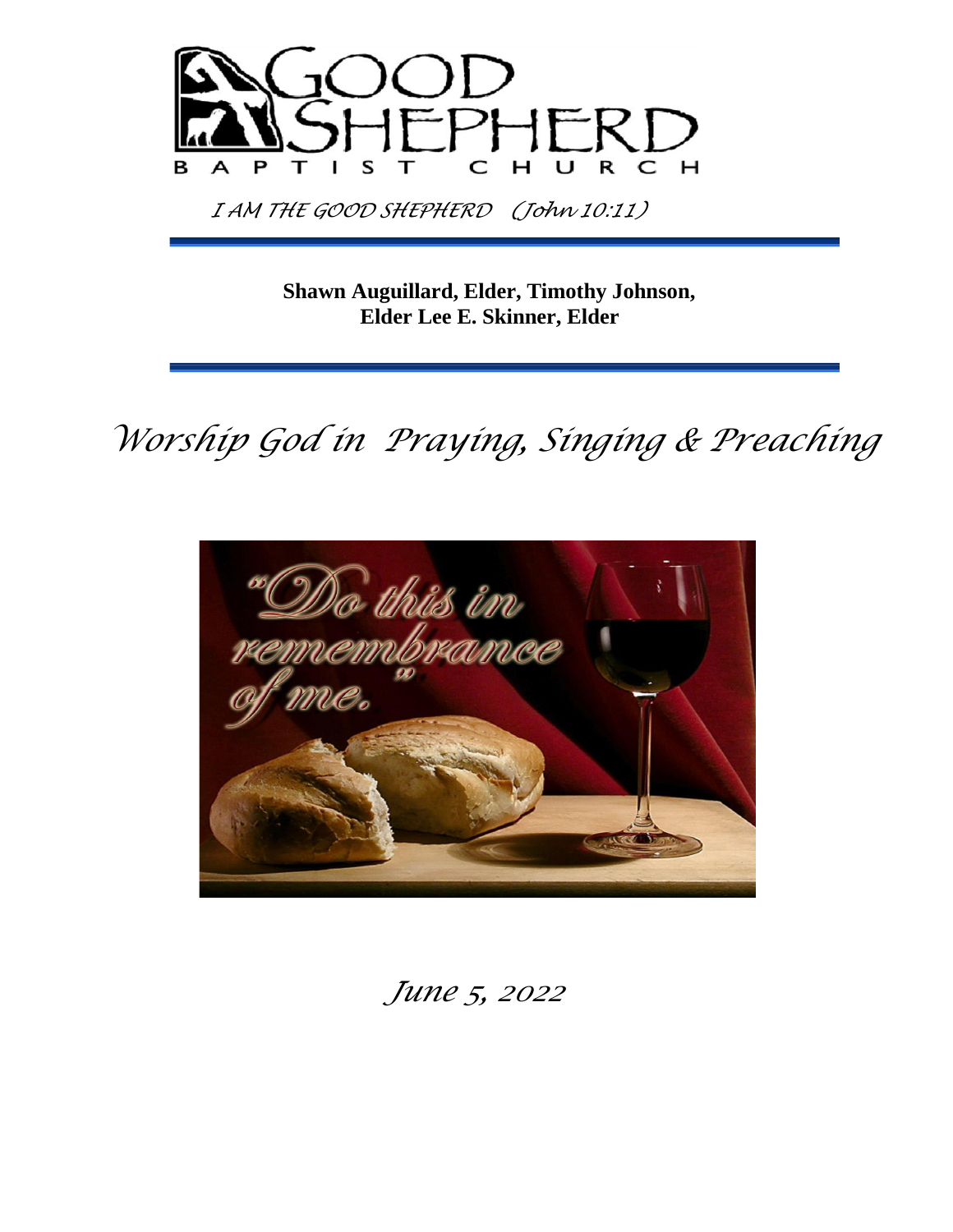Welcome

 *We're glad you're here* 

*We, the Saints of the GSMBC family are so pleased to have you worship God with us today. We trust that during the service you sense the presence of Jesus and power of the Holy Spirit. We also hope that your time spent with us will encourage and equip you for the rest of the week.* 

*Be assured you are welcome today and any day you choose to worship with us.* 

*May God bless you and keep you is our prayer.*

#### *OUR VISION STATEMENT*

*We seek to be transformed by the Spirit into the image of Jesus Christ for the glory of God.*  Romans 12: 1-2; 2 Corinthians 3:18, Philippians 3:20-21

#### *OUR GOALS OF TRANSFORMATION ARE:*

*Sharing the Gospel Serving One Another Giving Cheerfully Educating for Growth* 

*Our Christlike transformations will lead to change in our homes, communities and the world*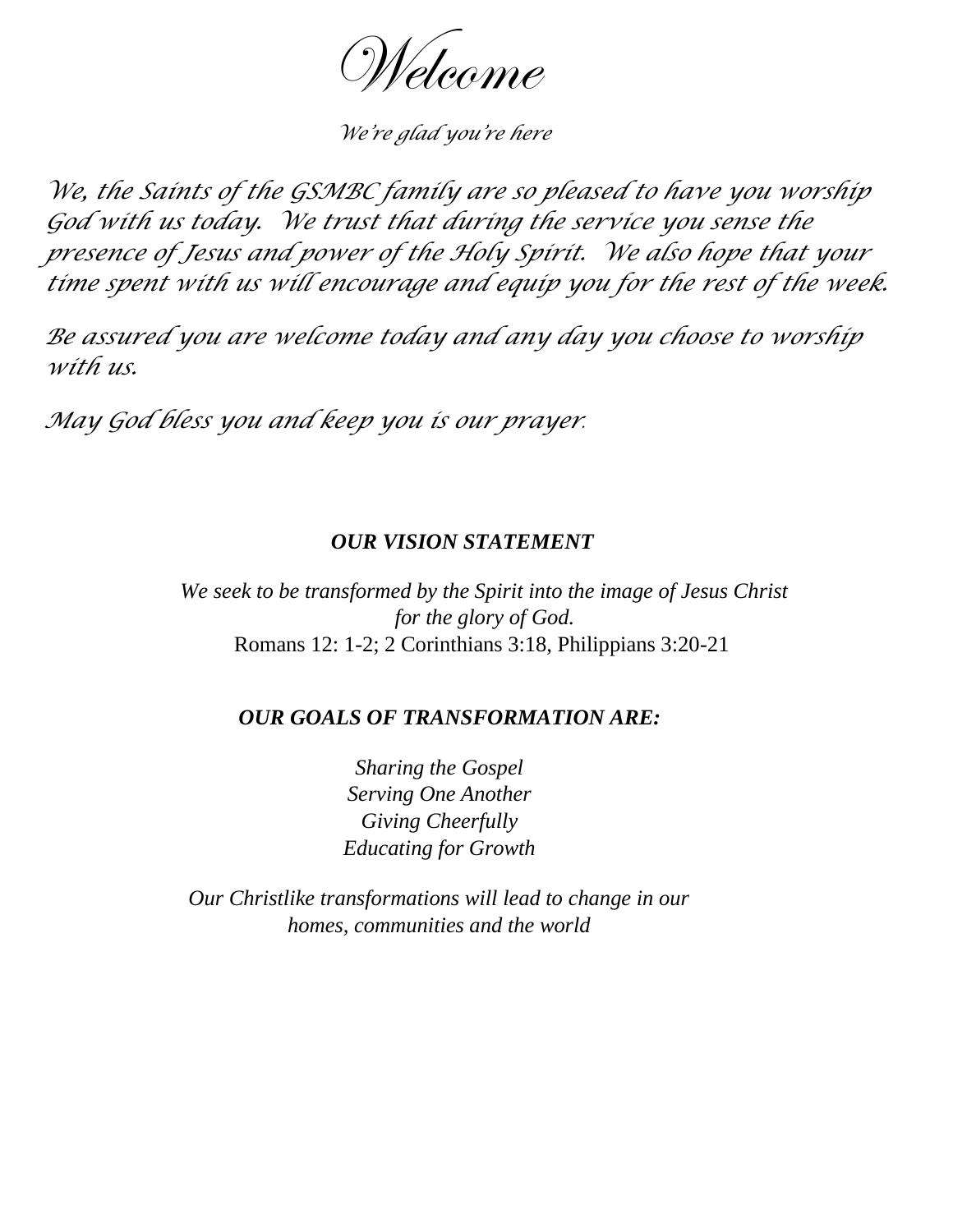### **THIS WEEK**

| Sunday | 9:00am | Three ways to stay connected for Worship Service $\&$ |
|--------|--------|-------------------------------------------------------|
|        |        | Sunday School following Worship Service.              |
|        |        | FaceBook Live, Conference Call or YouTube             |

*Combined Sunday School Men & Women in person & Conference Call (PLEASE MAKE NOTE OF NEW NUMBER) Call 605-472-5659-access code: 4780256#*

**NOTE: Our reading assignment:** Jeremiah - May  $16<sup>th</sup>$ - July  $6<sup>th</sup>$ ; Lamentation - July  $7<sup>th</sup>$ -  $11<sup>th</sup>$ 

**Next Sunday is Show Love to Pastor & 1ST Lady, Marcia**

**Please listen for Phone Tree Message, check your social media, and our church text messaging system for updated information regarding Worship Service and Upcoming Events. The Office will be Closed until further notice. If you call the church office, please leave a message and your call will be returned.**

| Wednesday                                                | 11:30am                           | Prayer Meeting & Bible Study<br>In Person & Conference Call                         |
|----------------------------------------------------------|-----------------------------------|-------------------------------------------------------------------------------------|
|                                                          | $7:00$ pm                         | Prayer Meeting & Bible Study<br><b>Live Stream ONLY!</b>                            |
|                                                          | $7:00$ pm                         | Children & Youth Choir Rehearsal                                                    |
| Saturday                                                 | $4:45 \text{pm}$                  | Pastor Skinner on KHCB 105.7FM                                                      |
| <b>UPCOMING EVENTS</b><br>Time and Means to be announced |                                   |                                                                                     |
| June $12th$                                              | 9:00am                            | Show Love to Pastor $\&$ 1 <sup>st</sup> Lady Marcia                                |
| June 19th                                                | 9:00am                            | Father's Day<br>Presented by the S.I.S.T.E.R. L.O.V.E Ministry                      |
| June $21^{st} - 23^{rd}$                                 | $7:00 \text{pm} - 8:15 \text{pm}$ | <b>Vacation Bible School</b>                                                        |
| June $26th$                                              | 9:00am                            | 63 <sup>rd</sup> Church Anniversary Celebration<br>Guest Speaker: Rev. France Brown |
| July $2nd$                                               | 8:00am                            | Evangelism & Food Distribution<br>In Partnership with the Houston Food Bank         |
| July $4th$                                               |                                   | Independence Day – Office Closed                                                    |
| July $10th$                                              | 9:00am                            | <b>JWH Scholarship Awards Presentation</b>                                          |
| July 10 <sup>th</sup>                                    | 11:00am                           | Pastor N. Lafleur 37 <sup>th</sup> Pastoral Anniversary<br>Fellowship B.C. (There)  |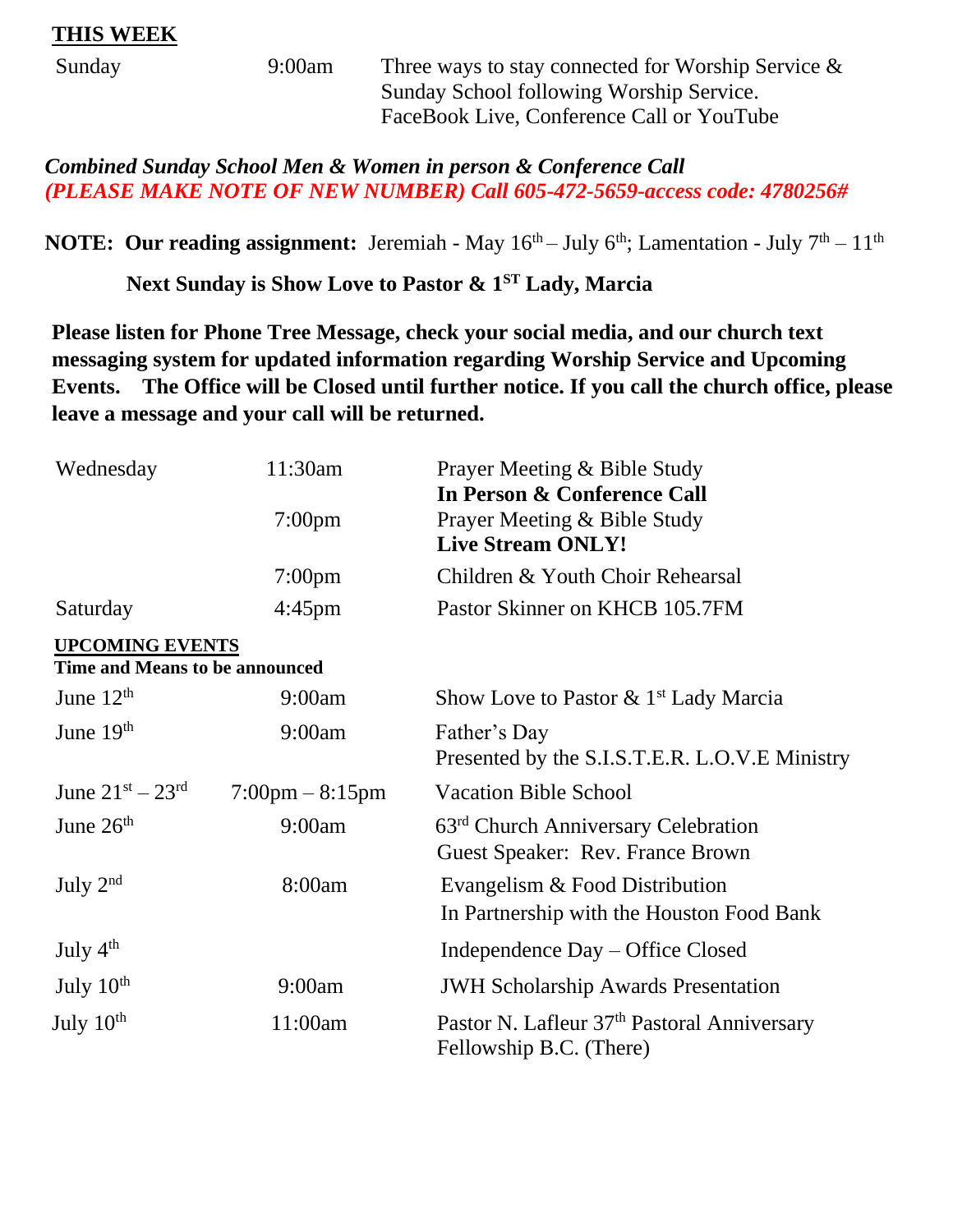**9:00am** **Call to Worship** 

# *PRAISE, WORSHIP & DEVOTION*

 *SONGS OF PRAISE Mass Choir*

#### *PRAYER OF INTERCESSION*

 *PROCLAMATION OF THE GOSPEL Pastor Lee E. Skinner*

 *CALL TO TRUST JESUS CHRIST AS SAVIOR (Do not leave the sanctuary at this time PLEASE!)* 

### *COMMUNION SERVICE*

#### **WORSHIP IN GIVING**

(You can also give online at [www.gsmbchouston.org\)](http://www.gsmbchouston.org/)

*ANNOUNCEMENTS, PRAYER OF BENEDICTION*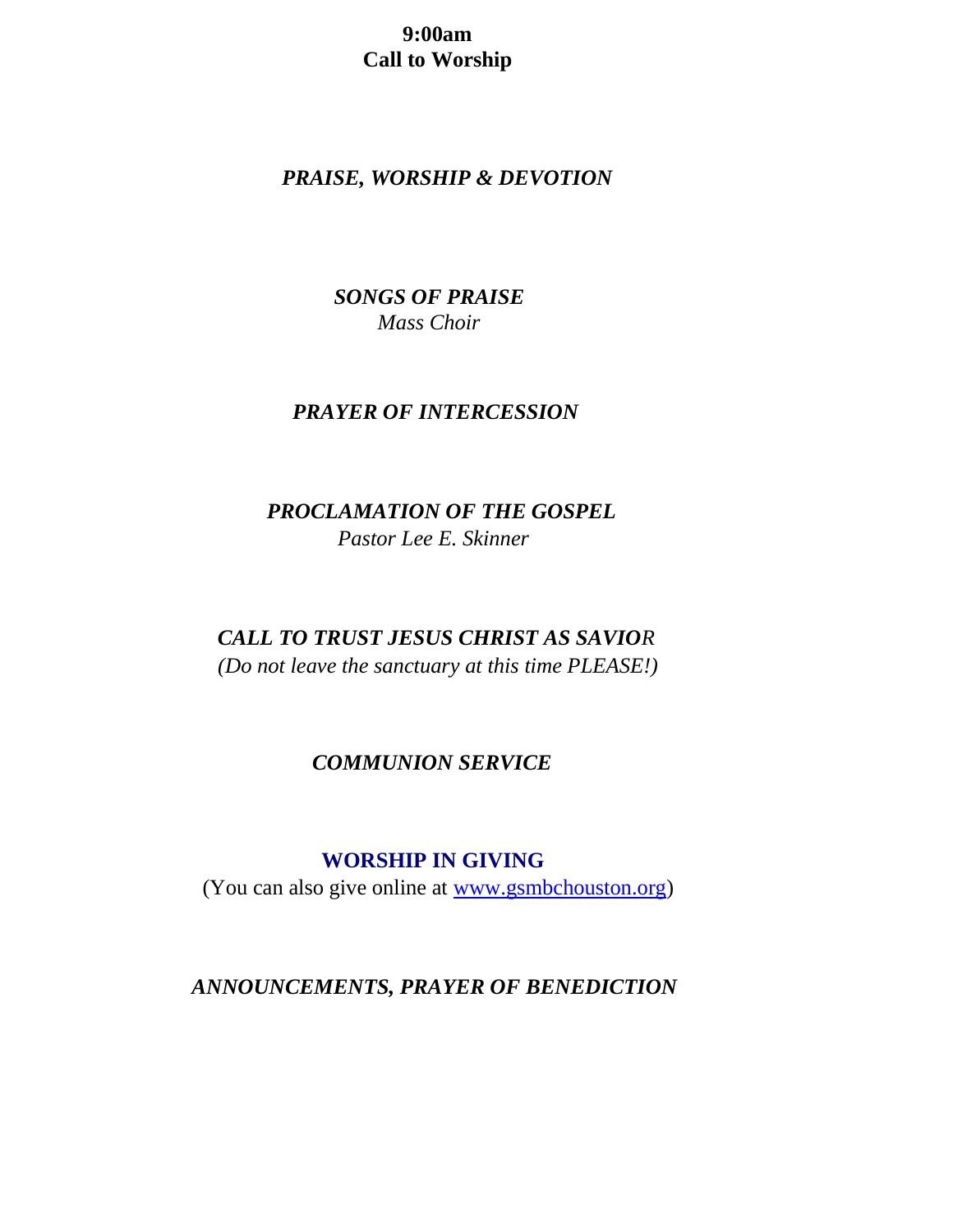### *SERMON NOTES*

## **Psalm 119:9-16 The Word of the Lord: "Benefits" Beth ב**

This letter in Hebrew corresponds to the letter B in English. The sound of the letter rhymes with mate. The root of the letter attaches its character to a house. In fact, many words in the bible that begin with beth refer to a house, like Bethlehem meaning "house of bread" or Bethel "house of God." According to various Hebrew scholars, the picture of the letter has the opening to the left that identifies a window of the house. In Psalm 119:9-16 we are invited to see the benefits of the Word of Lord in the life of His people.

# **I. The Word of the Lord builds \_\_\_\_\_\_\_\_\_\_\_\_\_\_\_\_\_\_.**

- A. He blocks from sensuality (9)
- B. He barricades from straying (10)
- C. He bars from sinning (11)

# **II. The Word of the Lord is blessed and \_\_\_\_\_\_\_\_\_\_\_\_\_ us to be taught.**

- A. He is boasted on (12a)
- B. He is begged for (12b)

# **III. The Word of the Lord brings \_\_\_\_\_\_\_\_\_\_\_\_\_\_\_\_\_\_\_.**

- A. To mouth (13)
- B. To merriment (14)
- C. To mind (15)
- D. To emotions (16a) and
- E. To memory (16b)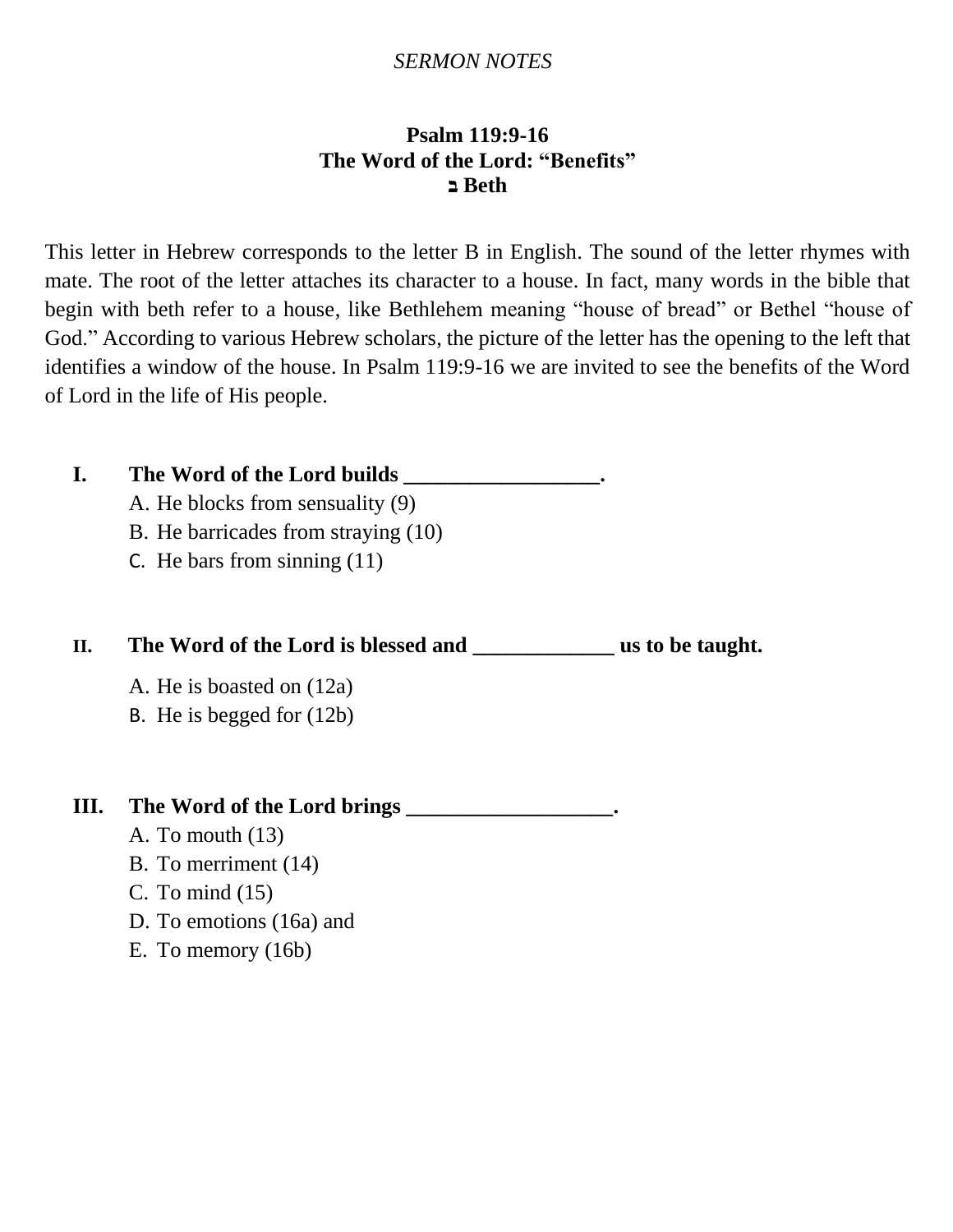# **PRAY FOR OUR SICK AND HOMEBOUND MEMBERS**

| <b>Milton Arvie</b> | <b>Richard Davis</b> | Mary Leonard              |
|---------------------|----------------------|---------------------------|
| Maxie Arvie         | Danyle Dixon         | Mary Lewis                |
| Clyde Berry, Jr.    | Valencia Dunham      | <b>Charlene Scott</b>     |
| Ella Berry          | Almera Ellison       | <b>Shirley Shaw</b>       |
| Lucy Berry          | Joe Griffin          | <b>Willie Mae Simmons</b> |
| Dave Callihan       | Corey Haywood        | Otto Smith                |
| <b>Nell Carter</b>  | Carol Jackson        | Philermina Thomas         |
| Earline Coleman     | James Leonard        | Mary Wyatt                |
|                     |                      | <b>Viesta Zackery</b>     |

# **INTERCESSION FOR FAMILY AND FRIENDS**

 Clementine Ferguson (Zachary Baylor's mother) Lena White (Yancyne Roberson's mother) Dusty Haywood (Corey Haywood's brother) Dorothy Coleman (Tyrone Stamps' mother) Trusteen Bailey (Clifford Bailey's mother) Eliza McKneely (Rodney & Horace Ben;s retative) Margret Eldridge (Hope Ellison's aunt) Wilbert & Dimple Bryant (Anita Robinson's parents) Ella Williams (Kelvin McGrew's mother) Kristen Marriweather (The Leonard's Granddaughter) Daphne Fontenot (Diana Johnson's niece) Joyce Williams (Mary Lewis's sister) Ethel Harris (Carmen Harris' mother) Emily Collins (Skinner's & Johnson's relative) Kristi Ellison (Almera Ellison's daughter & Ramel Ellison's sister) Mary J. Ben (Viesta Zackery's sister) Shirley Williams (Michael Mim's aunt) Rihana Turner (Kenneth Turner's daughter) Kyle Turner, Sr. (Kenneth Turner's brother) Artis Turner (Kenneth Turner's father) Catherine Johnson (Fandriest, Julia & Ethel's sister)

# **JOHNSON-WILSON-HESTER & OTHER COLLEGE STUDENTS**

Genesis Dunham Trevon Howard Kya Rhone Valencia Dunham Corinthian Jones JaVon Simmons Patrice Gatterson Dezmon LaFleur Alexis Wilson Shermett Harris ShaKayla Nunez Chelsea Wilson Tyler Harris Kayla Rhone

# **MILITARY**

Anfernee Wilson Shericia Thomas Travian Johnson Zaylen Wiltz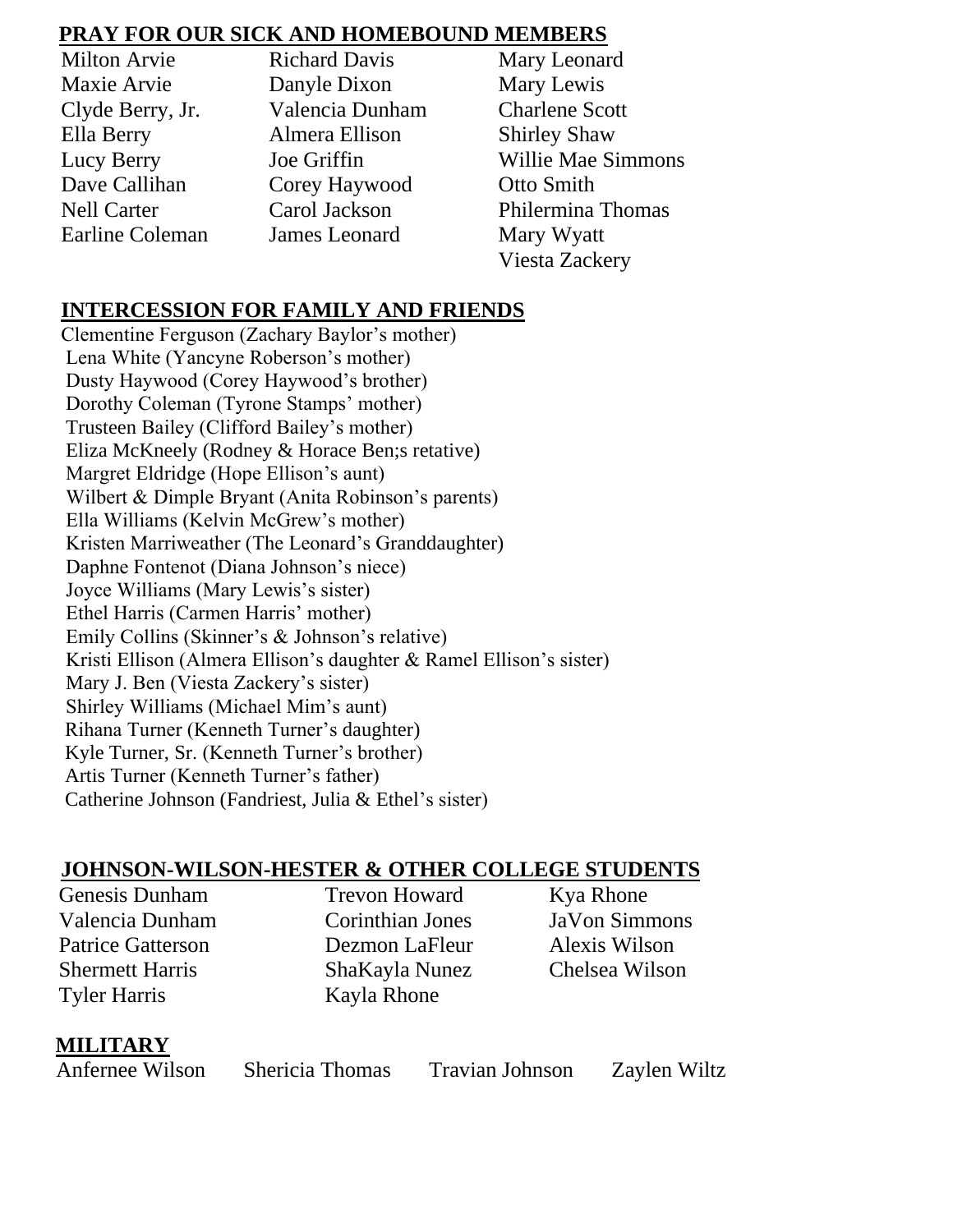



 Karter Everson – 06/06 Aryana Clay – 06/07 Chad Williams – 06/07 Marcia Skinner – 06/11 Camille White – 06/11 Zaylen Wiltz – 06/11



Lawrence & Mary Reubin – 06/05 - 40 years